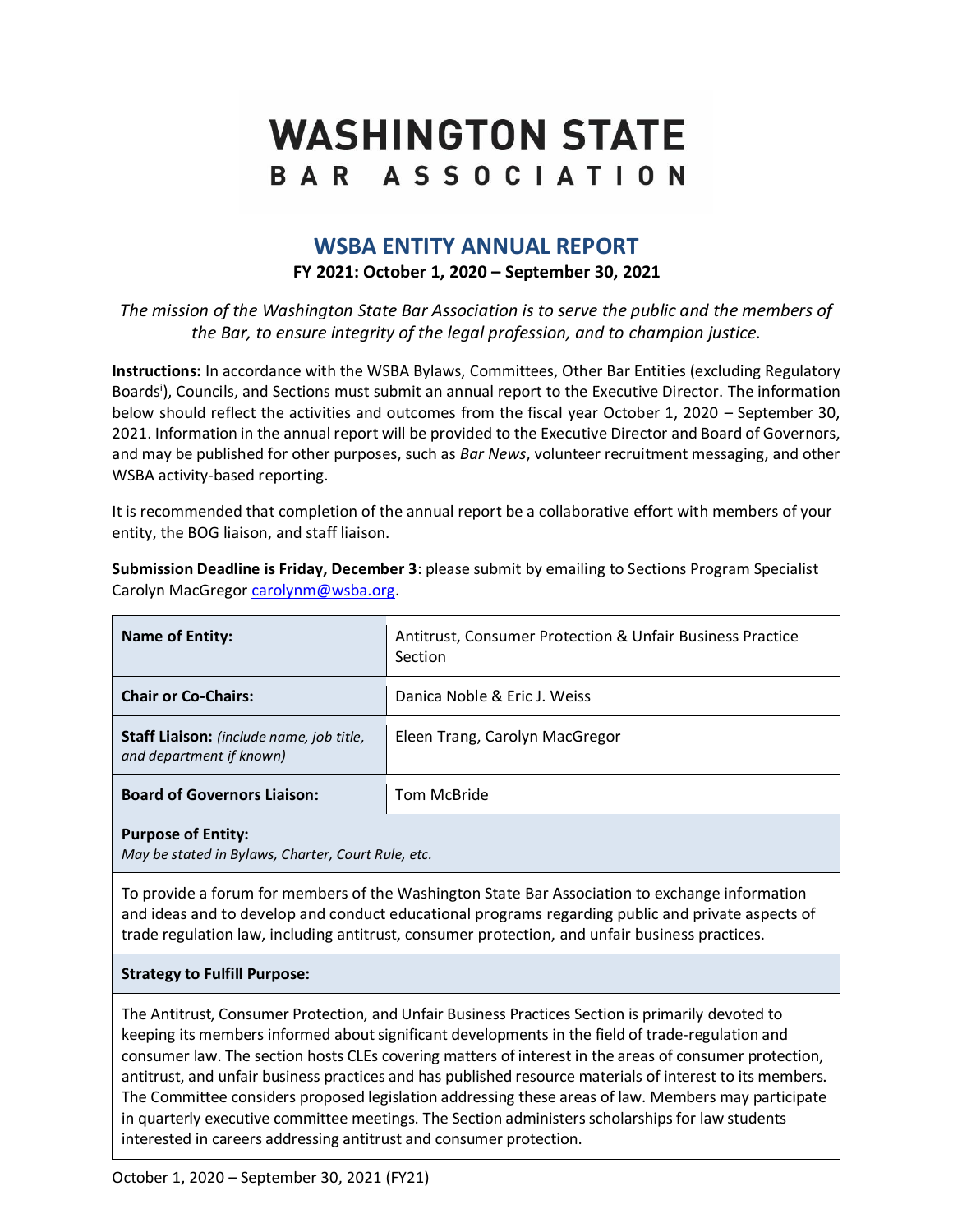**How does the entity's purpose help further the mission of the WSBA "to serve the public and the members of the Bar, to ensure integrity of the legal profession, and to champion justice"?**

By encouraging interest, quality, and comradery in the practice of antirust, consumer protection, and unfair business practice law in Washington.

### **2020-2021 Entity Accomplishments:**

The section held a Mini-CLE virtually and sponsored a writing competition that awarded financial scholarships to several law students in Washington.

## **Looking Ahead: 2021-2022 Top Goals & Priorities:**

- **1 Hold at least one Mini-CLE**
- **2 Award several scholarships to students studying law in Washington through a writing competition**
- **3 Host annual law student "Antitrust Day" to promote the practice and the section**
- **4 Publish newsletter**
- **5 Enhance and broaden community outreach**

#### **Please report how this entity is addressing diversity, equity, and inclusion:**

*How have you elicited input from a variety of perspectives in your decision-making? What have you done to promote a culture of inclusion within the board or committee? What has your committee/board done to promote equitable conditions for members from historically underrepresented backgrounds to enter, stay, thrive, and eventually lead the profession? Other?*

The executive committee regularly welcomes visitors to its meetings, and the executive committee provides the public opportunities to add to the agenda before meetings, during the meetings, and after the meetings. Contributions are widely solicited from throughout the legal community. Additionally, to promote interest in our section and in antitrust and consumer protection generally, we have long-standing events at law schools that expose students to these practice areas and make practitioners available for questions. Our executive committee members also meet with interested students and legal professionals who want to learn more about antirust and consumer protection.

**Please describe the relationship with WSBA staff and the Board of Governors.**  *For example:* 

- *Quality of WSBA staff support/services*
- *Involvement with Board of Governors, including assigned BOG liaison*
- *Ideas you have on ways WSBA can continue to strengthen/support your entity.*

WSBA representatives have been responsive and helpful. To promote attendance, the Section encourages the WSBA to provide reminders (automated or otherwise) to registrants 24–48 hours before events (e.g., CLE). Calendar invitations may also be helpful.

|  | Newsletters/publications |
|--|--------------------------|
|  | produced                 |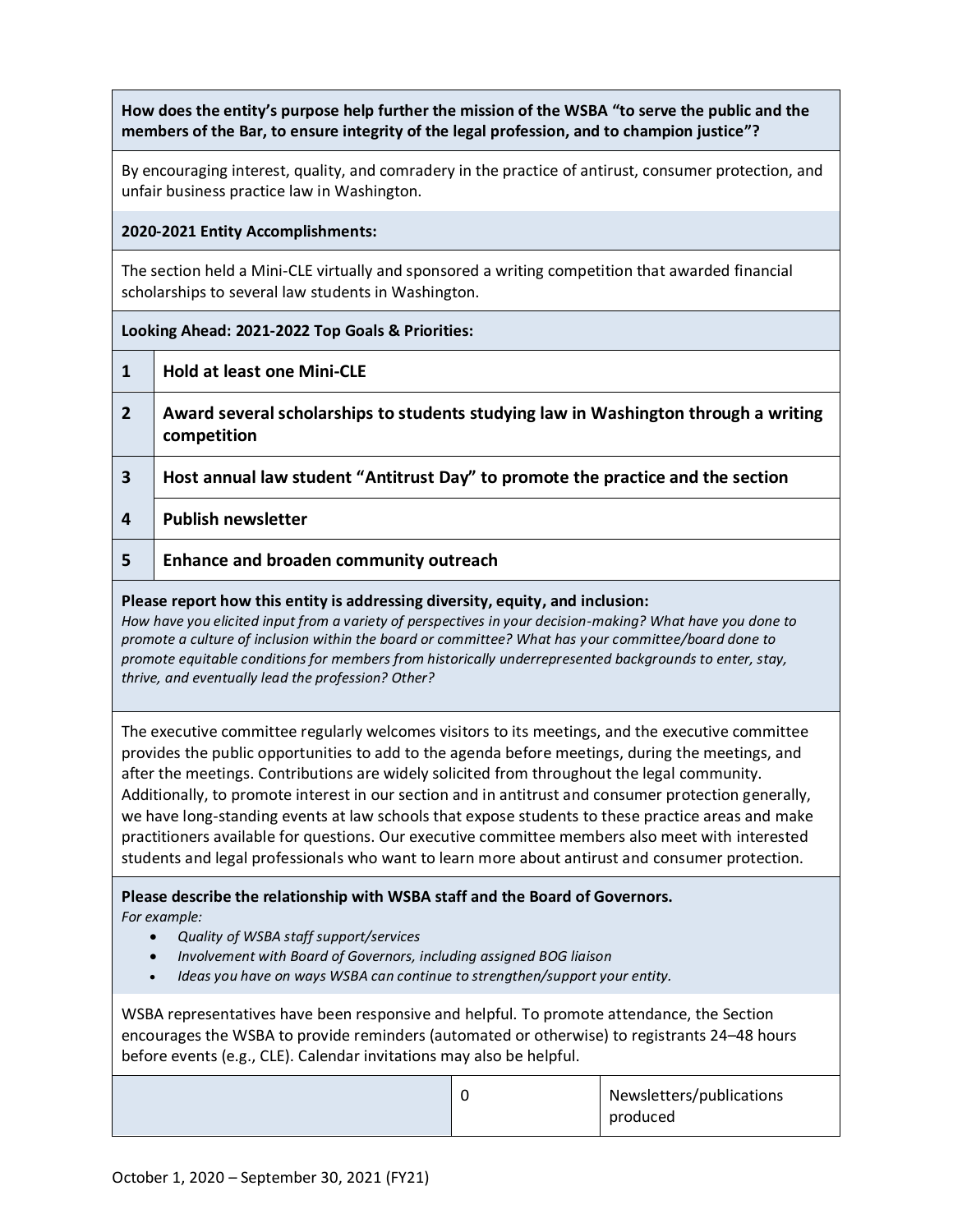| <b>SECTIONS ONLY: Please quantify your</b><br>section's 2020-2021 member benefits:<br>For example:<br>\$3000 Scholarships, donations, grants<br>awarded;<br>4 mini-CLEs produced |                                  | $\mathbf{1}$                                                                                                             | Mini-CLEs produced                                                                       |  |  |  |
|----------------------------------------------------------------------------------------------------------------------------------------------------------------------------------|----------------------------------|--------------------------------------------------------------------------------------------------------------------------|------------------------------------------------------------------------------------------|--|--|--|
|                                                                                                                                                                                  |                                  | 0                                                                                                                        | Co-sponsored half-day, full-day<br>and/or multi-day CLE seminars<br>with WSBA            |  |  |  |
|                                                                                                                                                                                  |                                  | $\mathbf 0$                                                                                                              | Co-sponsored half-day, full-day<br>and/or multi-day CLE seminars<br>with non-WSBA entity |  |  |  |
|                                                                                                                                                                                  |                                  | 0                                                                                                                        | Receptions/forums hosted or<br>co-hosted                                                 |  |  |  |
|                                                                                                                                                                                  |                                  | Three \$500<br>scholarships<br>awarded through<br>law-school writing<br>competitions                                     | Recognitions/Awards given                                                                |  |  |  |
|                                                                                                                                                                                  |                                  | We hold an<br>annual law<br>student "Antitrust<br>Day" to promote<br>the practice and<br>the section<br>(tabled in 2021) | New Lawyer Outreach<br>events/benefits                                                   |  |  |  |
|                                                                                                                                                                                  |                                  | Click or tap here<br>to enter text.                                                                                      | Other (please describe):                                                                 |  |  |  |
| <b>Entity Detail &amp; Demographics Report:</b><br>To Be Completed by WSBA Staff                                                                                                 |                                  |                                                                                                                          |                                                                                          |  |  |  |
| Size of Entity:                                                                                                                                                                  |                                  | Click or tap here to enter text.                                                                                         |                                                                                          |  |  |  |
| <b>Membership Size:</b><br>(for Sections Only)<br>(As of September 30, 2021)                                                                                                     | Click or tap here to enter text. |                                                                                                                          |                                                                                          |  |  |  |
| <b>Number of Applicants for FY22</b><br>(October 1, 2021 - September 30, 2022)                                                                                                   | Click or tap here to enter text. |                                                                                                                          |                                                                                          |  |  |  |
| How many current volunteer<br>position vacancies for this entity?                                                                                                                | Click or tap here to enter text. |                                                                                                                          |                                                                                          |  |  |  |
| FY21 Revenue (\$):<br><b>For Sections Only:</b><br>As of September 30, 2021                                                                                                      | Click or tap here to enter text. |                                                                                                                          |                                                                                          |  |  |  |
| <b>Direct Expenses:</b>                                                                                                                                                          | Click or tap here to enter text. |                                                                                                                          |                                                                                          |  |  |  |
|                                                                                                                                                                                  |                                  |                                                                                                                          |                                                                                          |  |  |  |